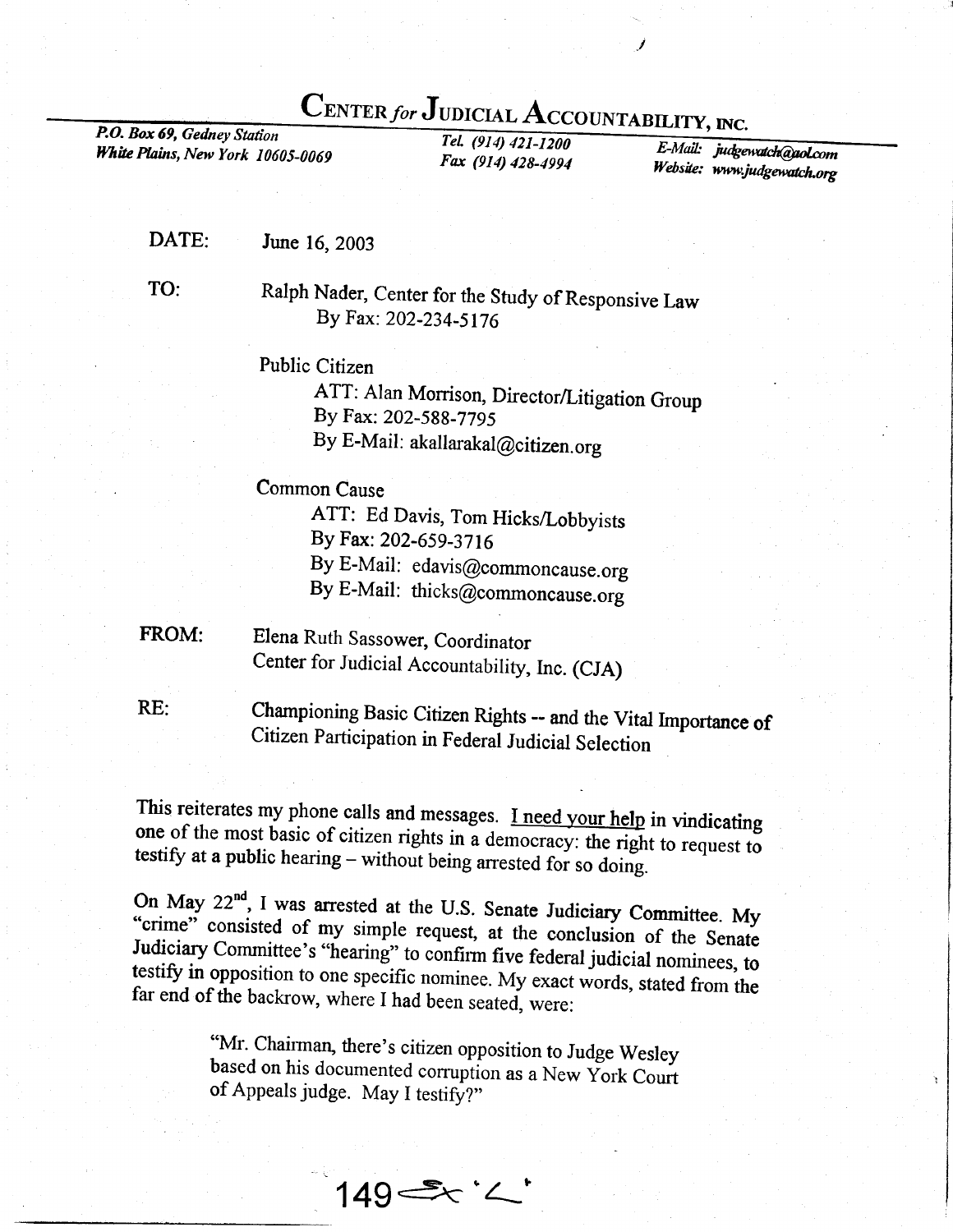For this respectful request, made after the presiding chairman had already announced that the "hearing" was "adjourned", I was removed from the "hearing" room, handcuffed, and incarcerated for 21 excruciating hours. I am<br>now faced with court proceedings on a misdemeanor criminal charge of<br>"disruption of Congress", whose punishment is six months in jail and a \$500<br>

The extraordinary background to my arrest is meticulously chronicled by the documents posted on the homepage of the Center for Judicial Accountability's website, <u>www.judgewatch.org</u>.—most specifically by: (1) my May 21<sup>s</sup> Judge Wesley's corruption as a New York Court of Appeals judge. Evident From- The Victor of Ranking Member Leahy -- all posted on CJA's homepage<br>--is the vicious assault on citizen rights represented by my arrest and incarceration

Evident, too, is that little has changed at the Senate Judiciary Committee since<br>the damning assessments in the Chapter, "Judicial Nominations: Whither<br>'Advice and Consent'?" by The Ralph Nader Congress Project in its 1975 'Advice and Consent'?" by The Ralph Nader Congress Project in its 1975 book, Assembly-Line Approval. If anything, the situation is worse - at least with respect to citizen participation. Where once the presiding chairman at the Senate Judiciary Committee's confirmation "hearings" asked "if anyone in the room wished to speak on behalf of or against the nominee" $\frac{1}{2}$  – giving an aura of deference to citizen participation  $-$  he no longer asks that question. This, because the Senate Judiciary Committee long ago ceased to allow citizens to testify in opposition at confirmation "hearings" for lower court no

The Judiciary Committee, p. 234

 $\mathbf{1}$ 

150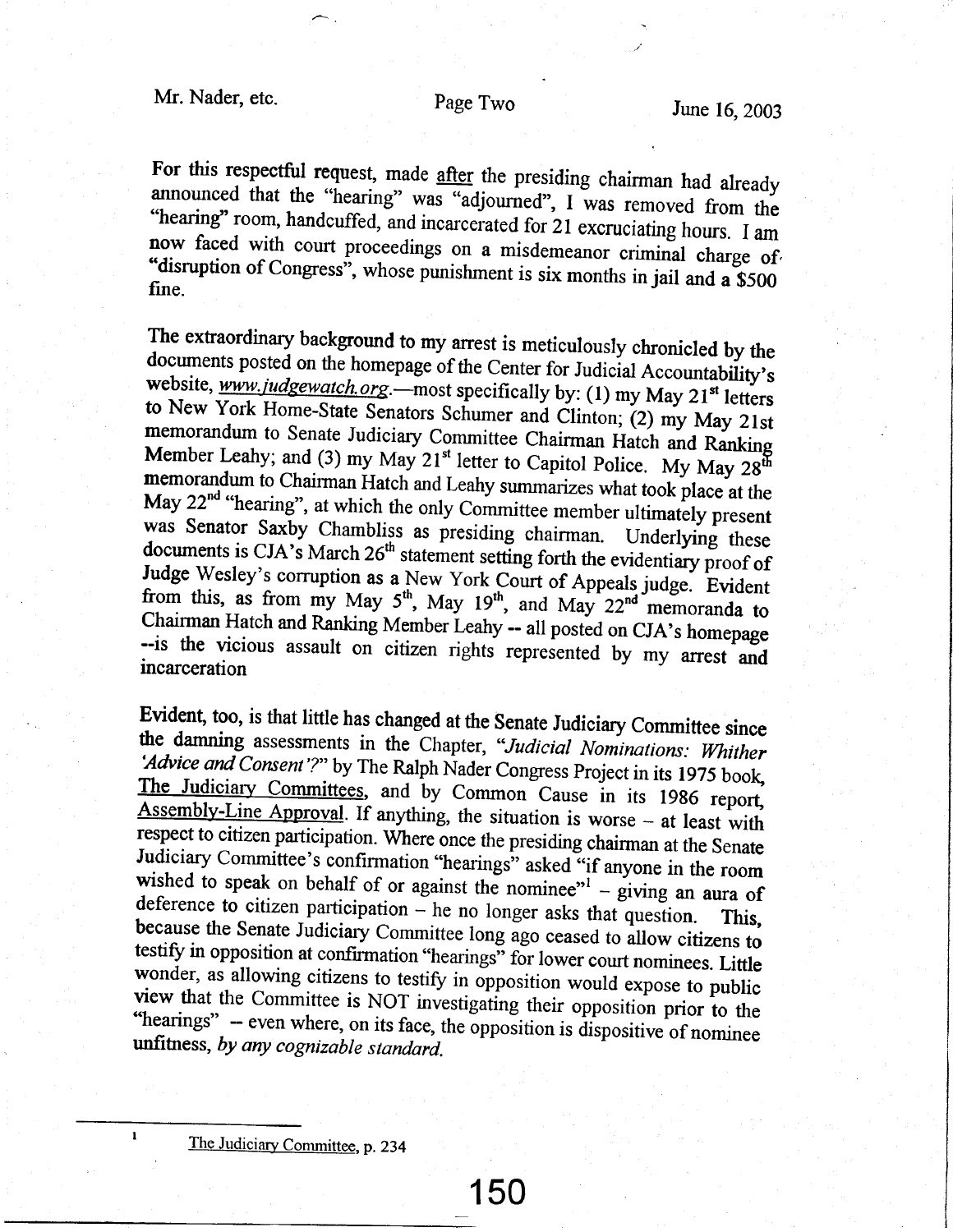## Page Three

It was my hope - and expectation - that nearly forty years after Ralph Nader championed citizen rights and public interest advocacy  $- I$  would be able to easily find pro bono counsel to assist in my single-handed defense of citizen rights. However, I have been unable to locate such pro bono counsel.

The elementary proposition to be championed in the case of United States of America v. Elena Ruth Sassower (Superior Court of the District of Columbia, # M-4113-03) is that a citizen's respectful request to testify at a congressional committee's public hearing is not – and must never be deemed to be – "disruption of Congress". Yet the potential of the case goes beyond this important proposition. The evidence which, as part of my defense, I will be entitled to present of the Senate Judiciary Committee's cover-up of the documentary proof of Judge Wesley's corruption AND of fraudulent bar association ratings is so scandalous as to be a powerful catalyst to advance the salutary, non-partisan recommendations of The Ralph Nader Congress Project and Common Cause, long ago made, but unimplemented. These include recommendations for facilitating citizen participation in the process of selection of the lower federal judiciary and for substantiated bar ratings. As to the recommendations for citizen participation, I quote:

"...The Judiciary Committee should notify groups other than the ABA and the state bar associations concerning nominations. Until the committee can convince such groups that its nomination deliberations are not simply pro forma and sham, however, widespread participation by such groups will not be forthcoming.

...The Judiciary Committee must exploit independent sources of information about nominees if it is to perform its investigatory function...The committee should also encourage the formation of an investigative, research network of lawyers, law school professors, and journalists...It is essential that an adversary, independent, fact-finding capability and mechanism be built into the nomination process to replace the one the Founding Fathers relied upon, but which has atrophied from disuse." The Judiciary Committees, The Ralph Nader Congress Project (1975), pp. 240-241.

"4. Relevant outside groups should be given adequate notice of nominations and invited to provide information.

Currently, notice of nominations among private organizations is greatly dependent on the efforts of these organizations rather than the Committee's actions to stimulate the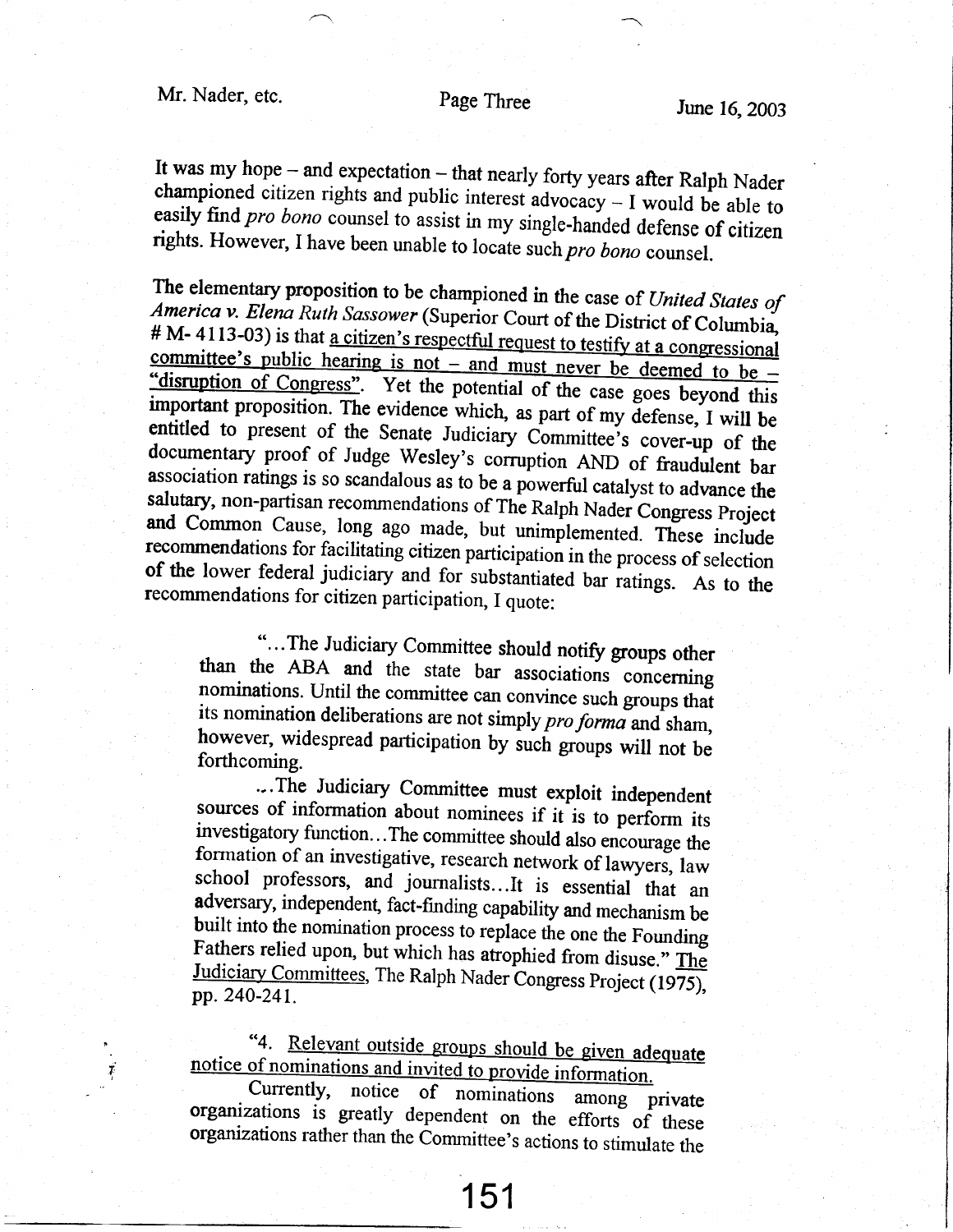potential interest in the particular nominee or ongoing interest in judicial selection.<br>An active outreach program is not without precedent.

During the 96<sup>th</sup> Congress, the Committee attempted to encourage<br>greater public participation in the evaluation process. The<br>Committee developed a long list of groups who were contacted<br>to provide information, including th

...hearing dates should be scheduled with adequate for outside groups to investigate nominees and prepare testimony." Assembly-Line Approval, Common Cause (1986), p. 29, underlining in the original, italics added.

An even more dramatic recommendation was offered in the 1988 report, Judicial Roulette, by the Twentieth Century Fund Task Force on Judicial Selection:

"At a minimum, confirmation hearings on nominees for the lower<br>courts should be announced in advance with notices in<br>appropriate legal newspapers and the periodicals of state and local bar associations. In addition, the Task Force is in general<br>agreement that the Senate's advice and consent function under<br>the Constitution could be made more effective were a subcommittee to conduct open hearings in the locale in which a nominee would be seated on the federal bench.", Judicial Roulette, Twentieth Century Fund (1988), pp. 7-8, italics in the original, underlining added.

Because the criminal case against me can breathe life into these and other<br>important, heretofore ignored recommendations, I am prepared to devote to it<br>substantial time, energy, and money. However, before paying the \$5,00 '